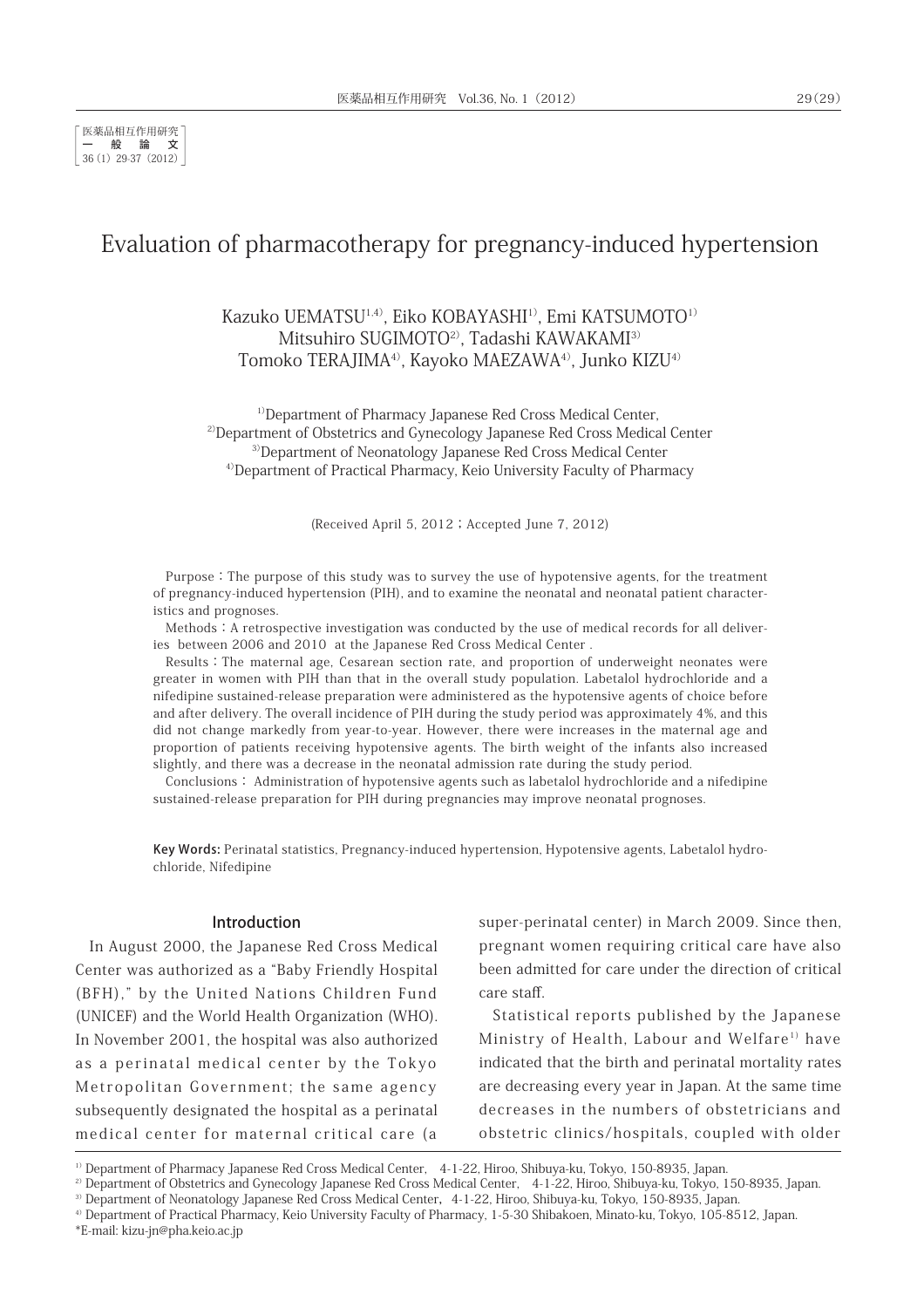mothers giving birth, have markedly increased the number of high-risk patients. As a result, the number of pregnant women requiring drug therapy has increased in the major hospitals. In response to this trend, "Guidelines for the Management of Pregnancy-Induced Hypertension (PIH)"<sup>2)</sup> were established by the Japan Society for the Study of Hypertension in Pregnancy in 2009.

In this study, we aimed to survey the use of hypotensive agents, for the treatment of PIH, and to examine the neonatal and neonatal patient characteristics and prognoses.

#### Methods

Maternal characteristics (age, primipara/multipara, and delivery type (normal or Cesarean section) and birth weights of the babies were extracted from the hospital records of women who delivered a baby in the hospital between 2006 and 2010. In addition, for mothers diagnosed with PIH and their neonates, the study examined the use of hypotensive agents administered to mothers (before, during, and after delivery) and the subsequent neonatal observations (Apgar score, umbilical cord venous blood pH, and additional hospital care), based on medical records. Furthermore, the mothers were also classified with respect to the underlying disease resulting in the hypertension, the severity of their hypotension, and the timing of onset, according to the Guidelines for the Management of Pregnancy-Induced Hypertension. Pregnant women with Down's Syndrome and those delivering multiple children were excluded from the study.

## Results

## 1. Total delivery count and PIH patients

There were a total of 12,140 deliveries between 2006 and 2010. The number of deliveries increased every year, as did the number of patients with PIH. However, the overall incidence of PIH was approximately 4% in each year. Advanced age (defined as women  $\geq$  35 years old) was more common in PIH patients (50%‒60%) than in the total population of women delivering children within the study period. The primiparity rate was similar between women experiencing PIH and those who did not. However, the numbers of Cesarean sections and underweight neonates were higher in PIH patients (Table 1, 2 ).

|                                                  | 2006 | 2007 | 2008 | 2009 | 2010 |
|--------------------------------------------------|------|------|------|------|------|
| Total number of deliveries                       | 2129 | 2331 | 2478 | 2477 | 2725 |
| Proportion of advanced-age mothers $(\%)^1$      | 35.2 | 37.4 | 35.3 | 36.5 | 40.2 |
| Proportion of primiparas $(\% )$                 | 63.4 | 62.5 | 59.5 | 60.5 | 63.3 |
| Cesarean section rate $(\% )$                    | 19.2 | 19.9 | 20.6 | 18   | 19.1 |
| Proportion of low-birth-weight neonates $(\%)^2$ | 13.6 | 13.9 | 13   | 12.1 | 12.7 |
| Number of patients with PIH                      | 78   | 82   | 94   | 106  | 105  |
| Incidence of PIH $(\% )$                         | 3.7  | 3.5  | 3.8  | 4.3  | 3.9  |
| Proportion of advanced-age mothers $(\%)^1$      | 60.3 | 48.8 | 53.2 | 56.6 | 62.9 |
| Proportion of primiparas $(\% )$                 | 62.8 | 63.4 | 64.9 | 63.2 | 71.4 |
| Cesarean section rate $(\% )$                    | 38.5 | 51.2 | 48.9 | 34.9 | 54.3 |
| Proportion of low-birth-weight neonates $(\%)^2$ | 42.3 | 42.7 | 38.3 | 26.4 | 35.2 |

#### Table 1. Total deliveries and pregnancy-induced hypertension statistics (PIH)\*

\* These statistics exclude women who delivered multiple children

1) Advanced age defined as those mothers  $\geq$ 35 years old

2) Low-birth-weight neonate defined as a birth-weight  $\leq 2,500$  g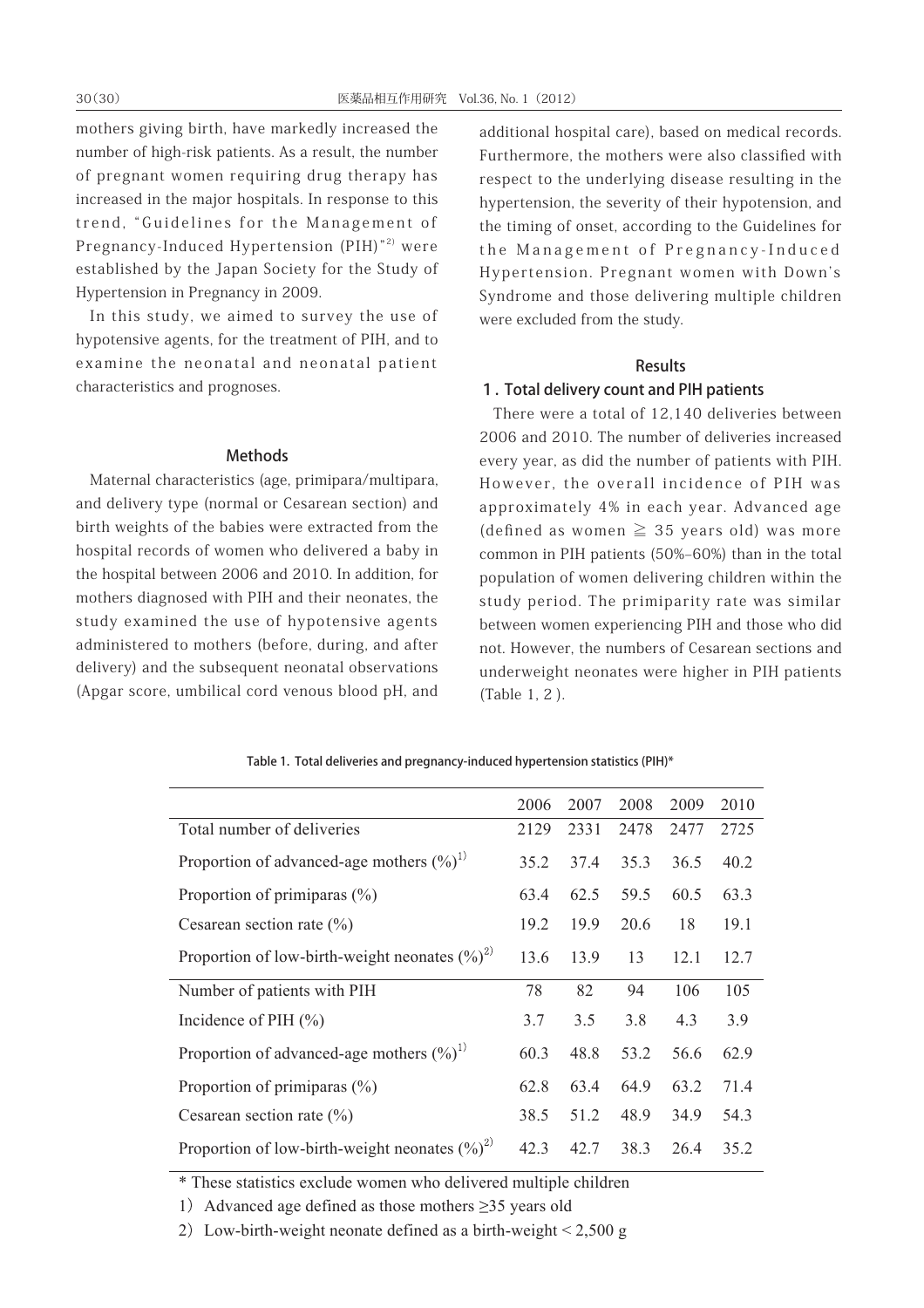|                                         | Number of patients |           |                |
|-----------------------------------------|--------------------|-----------|----------------|
|                                         | <b>PIH</b>         | $non-PIH$ | <i>P</i> value |
| Advanced-age at time of delivery        | 263                | 4493      | < 0.05         |
| Proportion of primiparas                | 303                | 7501      | <b>NS</b>      |
| Cesarean sections                       | 212                | 2346      | < 0.05         |
| Proportion of low-birth-weight neonates | 169                | 1580      | < 0.05         |
|                                         |                    |           | -test          |

Table 2. Comparison of women diagnosed with and without pregnancy-induced hypertension (PIH)

2. Use of hypotensive agents in PIH patients

Of the 465 patients diagnosed with PIH, hypotensive agents were administered to 348 (74.8%), with the annual percentage rate increasing over the 5-year study period (Table 3). In patients treated with hypotensive agents, the timing of

therapeutic drug administration was also examined. The proportion of patients who received these agents before, during, and after delivery was the highest (28%), followed by patients who received them only before and after delivery (24%) (Figure 1).

|  | Table 3. Use of hypotensive agents in patients with pregnancy-induced hypertension (PIH) |  |
|--|------------------------------------------------------------------------------------------|--|
|  |                                                                                          |  |

| Year                                                        | 2006 | 2007 | 2008 | 2009 | 2010 | Total |
|-------------------------------------------------------------|------|------|------|------|------|-------|
| PIH patients (n)                                            | 78   | 82   | 94   | 106  | 195  | 465   |
| Treatment with hypotensive agents (n)                       | 50   | 63   | 66   | 82   | 87   | 348   |
| Proportion of patients receiving hypotensive agents $(\% )$ | 64.1 | 76.8 | 70.2 | 80.2 | 82.9 | 74.8  |



Figure 1. Timing of treatment with hypotensive agents (2006-2010)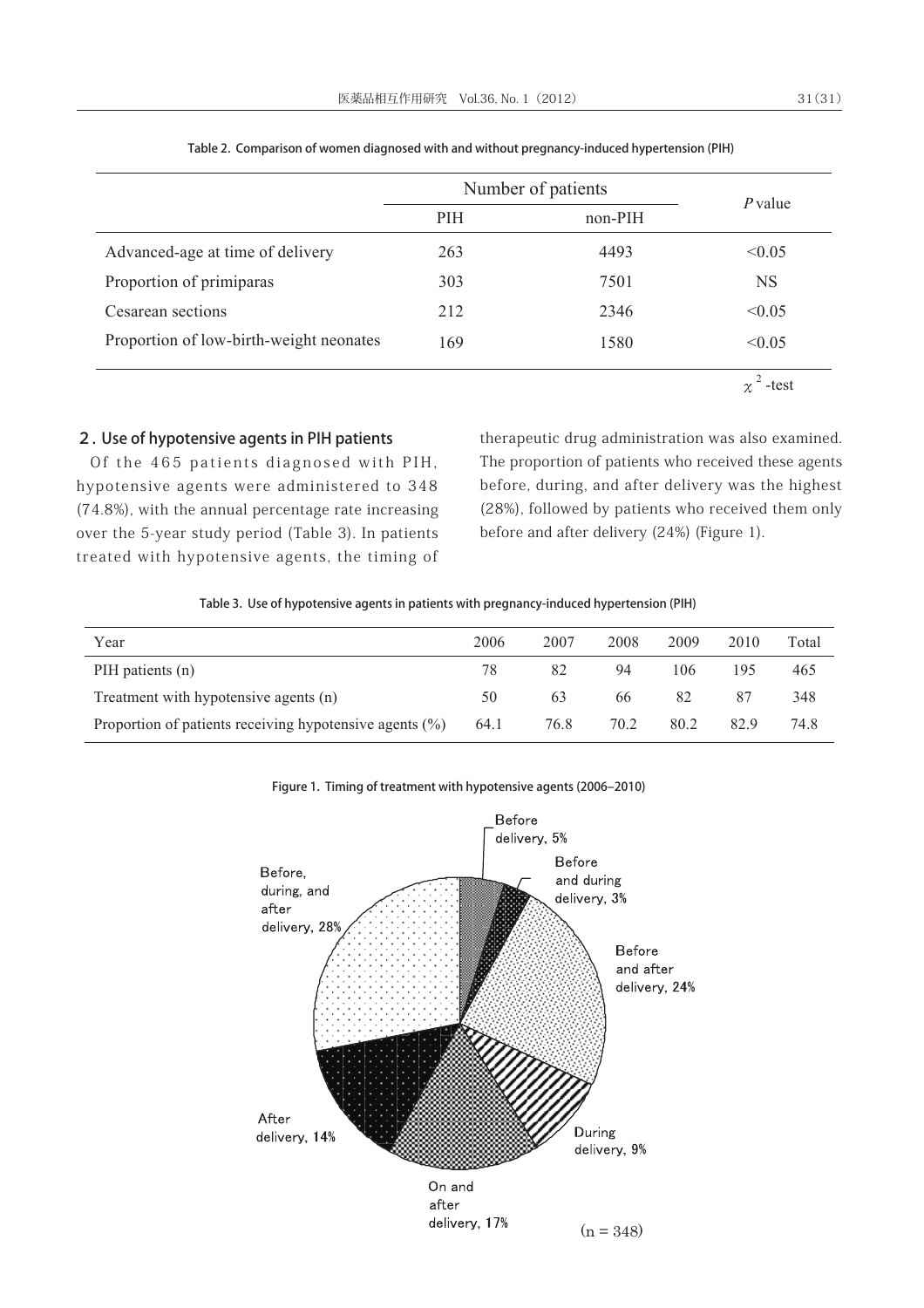## 3. Type of hypotensive agents and maternal side effects

Combination therapy with labetalol hydrochloride and a nifedipine sustained-release preparation (Adalat® L) was the most commonly administered therapy. However, the number of labetalol hydrochloride (Trandate®) doses administered before delivery increased each year. During delivery, nicardipine hydrochloride injection (Perdipine®) was the most commonly administered therapeutic, followed by magnesium sulfate injection (Magnesol®, Magsent®), which was employed to prevent eclampsia. In a few patients, a combination therapy was administered. After delivery, the number of administered doses was similar between labetalol hydrochloride and the nifedipine sustained-release preparation (Table 4).

There were no serious maternal side effects associated with the use of the hypotensive agents described in the patient records. However, the most commonly observed mild side effects consisted of labetalol hydrochloride-related dizziness (3 episodes), increase in the hepatic enzyme level (1 episodes), malaise (1 episodes), nifedipine sustained-release preparation-related headaches (16 episodes), dull headaches (4 episodes), dizziness (4 episodes), facial discomfort (1 episodes), flare of the face (1 episodes), hot flushes/sweating (1 episodes), palpitation increase in the hepatic enzyme level (1 episodes).

### 4. Disease type and severity

Of the 465 patients diagnosed with PIH, the hypertension severity was recorded as severe in 206 individuals. Marked proteinuria was noted in 50 of these individuals, and protein was absent from the urine of 115 patients. The severity of hypertension was evaluated as mild in 247 patients. In these patients, marked proteinuria was noted in only 6 individuals, and protein was absent from the urine of 186 individuals. PIH occurred during the early phase of pregnancy in most patients with severe preeclampsia. However, in the other patients, it occurred most often during late phase . There was no specific annual tendency (Table 5).

#### 5. Patients with eclampsia

Eclampsia was observed in only 4 individuals with PIH, whereas pregnancy-related eclampsia was not observed in any patient. Eclampsia during labor was noted in 3 patients, and puerperal eclampsia in 1; all 4 patients were having their first pregnancy (Table 6). Two of the 3 patients experiencing eclampsia during labor did not receive a hypotensivie agent. These 2 patients experienced a rise in blood pressure during Phase I of delivery, leading to a convulsive attack, and resulting in emergency Cesarean sections being performed. The third patient received a hypotensive agent before and during delivery. In spite of this treatment, a convulsive attack occurred during Phase II of delivery, and vacuum extraction delivery was conducted. In the patient with puerperal eclampsia, an emergency Cesarean section for placental abruption was performed at Week 27 of pregnancy and a convulsive attack occurred 8 hours after surgery. In all patients with eclampsia, the maternal and neonatal prognoses were favorable.

| Timing          |                     |                                                                     |                  |                | Year     |                |                | Total |
|-----------------|---------------------|---------------------------------------------------------------------|------------------|----------------|----------|----------------|----------------|-------|
|                 |                     | Hypotensive agent                                                   | 2006             | 2007           | 2008     | 2009           | 2010           |       |
| Before delivery | Monotherapy         | Labetalol hydrochloride                                             | 15               | 22             | 24       | 35             | 35             | 131   |
|                 |                     | Nifedipine sustained-release preparation                            | 4                | $\overline{0}$ | 3        | $\theta$       | $\overline{2}$ | 9     |
|                 |                     | $\alpha$ -Methyldopa                                                |                  |                |          | $\theta$       |                | 4     |
|                 |                     | Hydralazine                                                         | $\theta$         | $\overline{0}$ |          | $\theta$       |                | 2     |
|                 | Combination therapy | Labetalol hydrochloride + nifedipine sustained-release preparation  | 9                | 8              | 8        | 10             | 22             | 57    |
|                 |                     | Others                                                              | $\theta$         |                |          |                | $\theta$       | 3     |
| During delivery | Monotherapy         | Nicardipine injection                                               | 18               | 19             | 6        | 16             | 16             | 75    |
|                 |                     | Magnesium sulfate injection                                         | 6                | 13             | 10       | 15             | 10             | 54    |
|                 | Combination therapy | Magnesium sulfate injection + nicardipine injection                 | $\overline{c}$   | 4              | 6        | 8              | 4              | 24    |
| After delivery  | Monotherapy         | Labetalol hydrochloride                                             | 18               | 27             | 31       | 19             | 15             | 110   |
|                 |                     | Nifedipine sustained-release preparation                            | 10               | 9              | 14       | 32             | 46             | 111   |
|                 |                     | Nifedipine once-a-day sustained-release preparation                 | $\boldsymbol{0}$ |                | $\theta$ | $\overline{2}$ | 6              | 9     |
|                 | Combination therapy | Labetalol hydrochloride + nifedipine sustained-release preparation, | 5                | 15             | 10       | 9              | $\overline{7}$ | 46    |
|                 |                     | Others                                                              | 2                | 4              | $\theta$ |                |                | 8     |

Table 4. Type of hypotensive agent, timing, and number of doses administered to patients with pregnancy-induced hypertension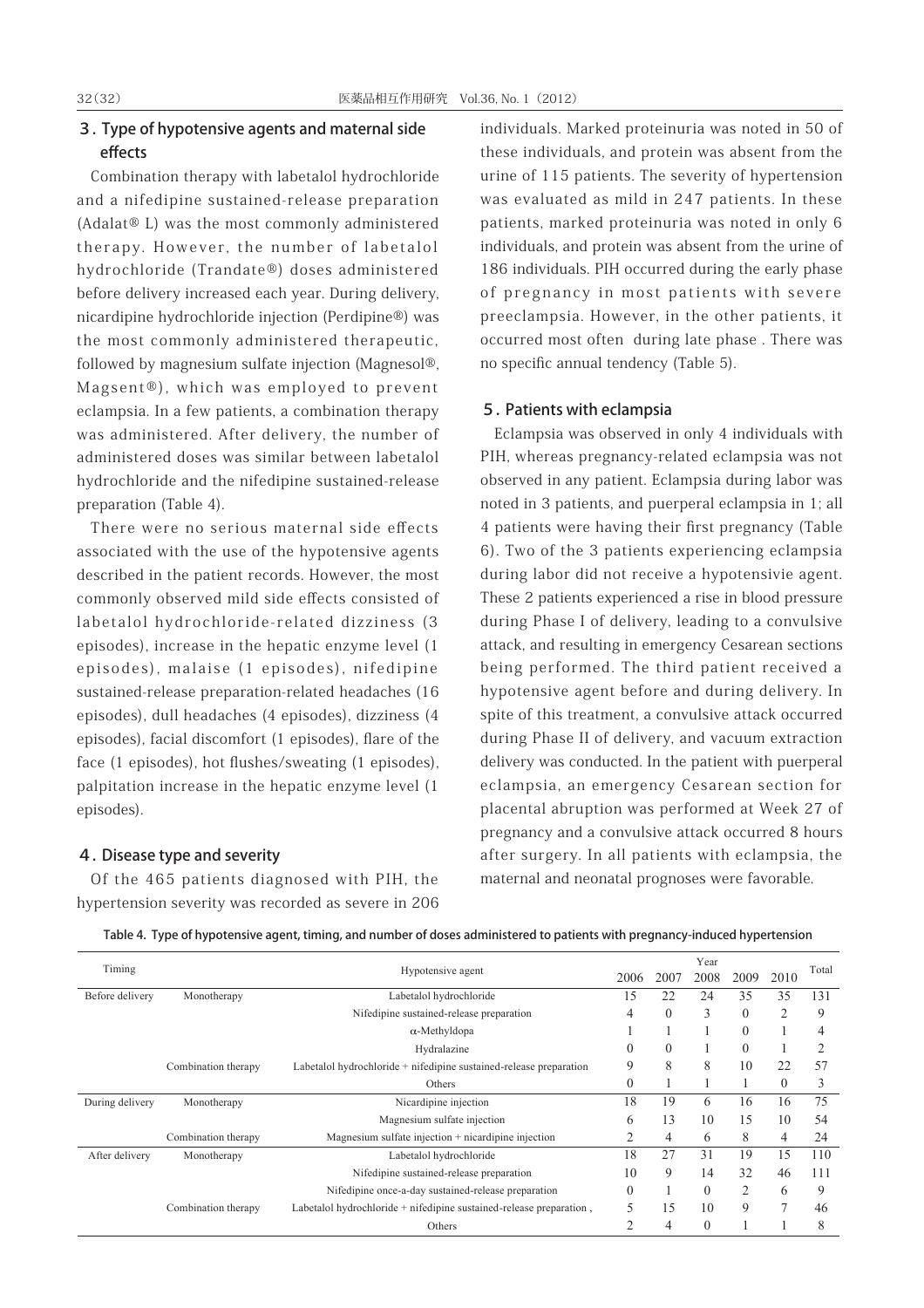|                                         |                   | Severity    | Number of | Timing of |                |                |                  |              |                |       |
|-----------------------------------------|-------------------|-------------|-----------|-----------|----------------|----------------|------------------|--------------|----------------|-------|
| Disease type                            | Blood<br>pressure | Proteinuria | episodes  | onset     | 2006           | 2007           | 2008             | 2009         | 2010           | Total |
| Preeclampsia                            | Severe            | Severe      | 50        | Early     | 6              | 6              | 3                |              | 11             | 27    |
|                                         |                   |             |           | Late      | 2              | 5              | 10               | 2            | 4              | 23    |
|                                         | Severe            | Mild        | 41        | Early     | 3              |                | $\theta$         | 5            | $\overline{0}$ | 9     |
|                                         |                   |             |           | Late      | 5              | 4              | 4                | 5            | 14             | 32    |
|                                         | Mild              | Severe      | 6         | Early     | $\mathbf{0}$   |                | $\mathbf{0}$     | $\mathbf{0}$ | $\overline{0}$ | 1     |
|                                         |                   |             |           | Late      |                |                | $\overline{2}$   |              | $\theta$       | 5     |
|                                         | Mild              | Mild        | 55        | Early     | 3              | 3              |                  | $\theta$     |                | 8     |
|                                         |                   |             |           | Late      | 7              | 10             | 15               | 5            | 10             | 47    |
| Hypertension in<br>pregnancy            | Severe            | Absent      | 115       | Early     | 3              | $\overline{4}$ | 8                | 7            | $\overline{2}$ | 24    |
|                                         |                   |             |           | Late      | 16             | 13             | 14               | 34           | 14             | 91    |
|                                         | Mild              | Absent      | 186       | Early     | 2              | 4              |                  | 4            | 3              | 14    |
|                                         |                   |             |           | Late      | 29             | 27             | 34               | 40           | 42             | 172   |
| Superimposed preeclampsia <sup>1)</sup> |                   |             | 8         |           |                | $\overline{2}$ | $\overline{2}$   |              | $\overline{2}$ | 8     |
| Eclampsia (Refer to Table 6.)           |                   |             | 4         |           | $\overline{0}$ |                | $\boldsymbol{0}$ |              | 2              | 4     |

#### Table 5. Disease type, severity, and timing of onset in patients with pregnancy-induced hypertension

<sup>1)</sup> Patients with superimposed preeclampsia: 1 patient with IgA nephropathy, 1 with nephrotic syndrome, 1 with glomerular nephritis, and 5 with essential hypertension

### Table 6. Patients with eclampsia (2006-2010)

|    |                                |                     |                                                       | Admission                           |                                       | Drug therapy                                                  |                                                                                        |
|----|--------------------------------|---------------------|-------------------------------------------------------|-------------------------------------|---------------------------------------|---------------------------------------------------------------|----------------------------------------------------------------------------------------|
|    | Gestational age<br>on delivery | Primipara/multipara | Diagnosis                                             | management                          | Before delivery                       | During delivery                                               | After delivery                                                                         |
| -1 | $39 \le 0 d$                   | Primipara           | Eclampsia<br>during delivery                          | 0day<br>(Transport)                 | None                                  | Magnesium sulfate<br>injection                                | Labetalol tablets                                                                      |
|    |                                |                     |                                                       |                                     |                                       |                                                               | Nifedipine sustained-release<br>tablets                                                |
| 2  | 40 w 6 d                       | Primipara           | Eclampsia<br>during delivery                          | 10 days                             | Labetalol<br>hydrochloride<br>tablets | Nicardipine injection                                         | Nifedipine sustained-release<br>tablets                                                |
| 3  | 27 w 6 d                       | Primipara           | Puerperal<br>eclampsia (after<br>8 hours of delivery) | 0day (Transport<br>as an emergency) | Labetalol<br>hydrochloride<br>tablets | Magnesium sulfate<br>injection                                | Nifedipine sustained-release<br>tablets                                                |
|    |                                |                     |                                                       |                                     |                                       |                                                               | At the onset of eclampsia<br>attacks: Magnesium sulfate<br>injection                   |
| 4  | 41 w 4 d                       | Primipara           | Eclampsia<br>during delivery                          | 4 days                              | None                                  | <b>Emergency Cesarean</b><br>section for eclampsia<br>attacks | Nifedipine sustained-release<br>tablets (systolic blood<br>pressure: 120 mmHg or more) |
|    |                                |                     |                                                       |                                     |                                       | Diltiazem                                                     |                                                                                        |
|    |                                |                     |                                                       |                                     |                                       | Propofol                                                      |                                                                                        |
|    |                                |                     |                                                       |                                     |                                       | Fentanyl                                                      |                                                                                        |
|    |                                |                     |                                                       |                                     |                                       | Midazolam                                                     |                                                                                        |

 $w =$  weeks;  $d =$  days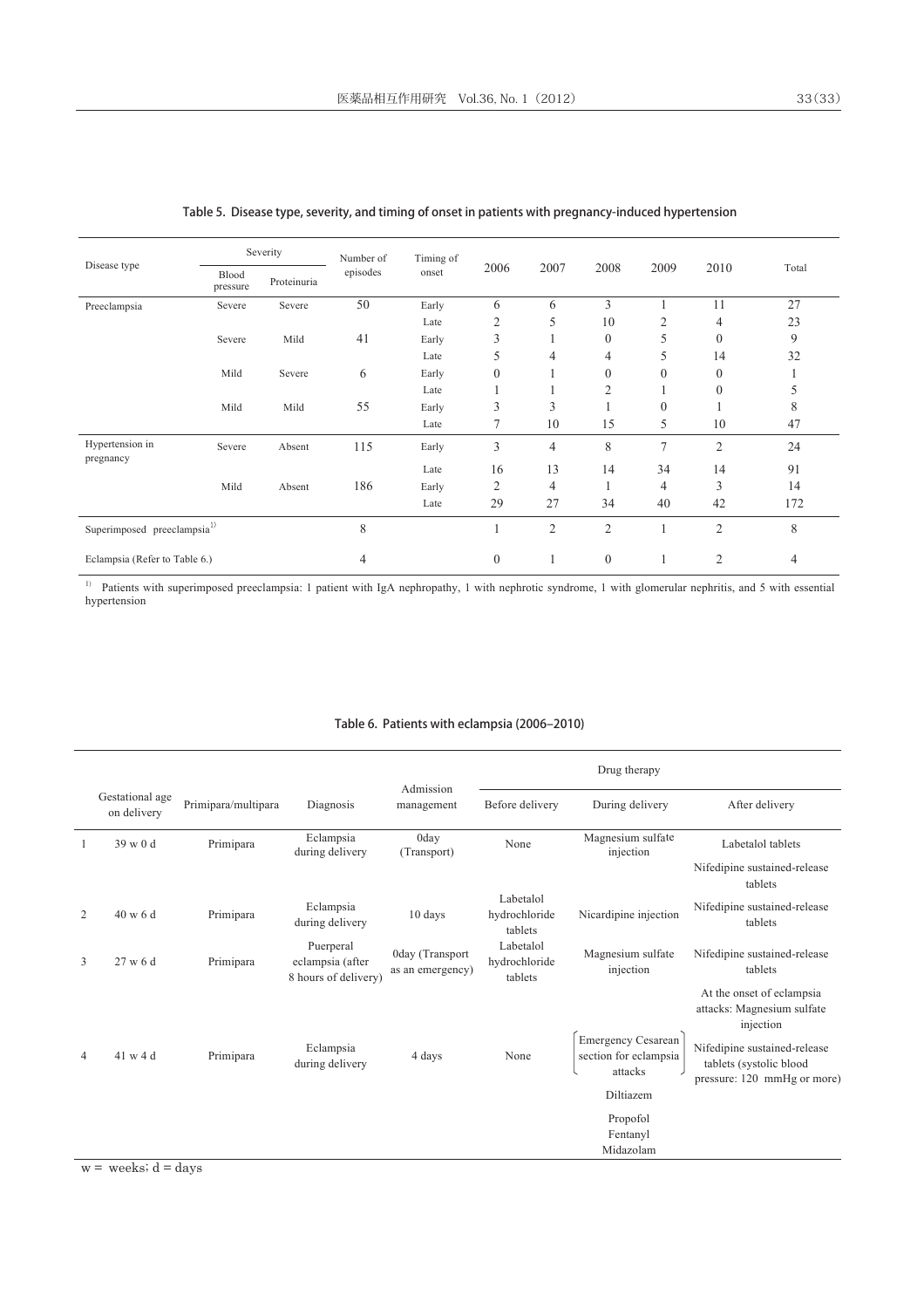#### 6. Neonatal findings in PIH patients

Annual changes were not observed in the average neonatal Apgar scores or in the umbilical cord venous blood pH levels. However, the maternal age and neonatal birth weights increased slightly. The post-delivery admission rate of the neonates decreased over the time period of the study (Table 7). When comparing the neonatal observations in 2006 with those in 2010, there were no significant differences in any of the parameters. However, despite a 1-year rise in the average maternal age, the average pregnancy period increased by 0.5 weeks, and the birth weight increased by 100 g or more (Table 8).

## 7. Type/severity of PIH and neonatal findings

The maternal and neonatal characteristics are shown in conjunction with the use of hypotensive agents in each patient group (Table 9). There were no marked differences in maternal age; however, the gestational age on delivery was less in preeclampsia patients with severe hypertension. The Cesarean

section rate was also the highest in preeclampsia patients with severe hypertension and marked proteinuria. The neonates also did not demonstrate any marked differences in the umbilical cord venous blood pH. However, the Apgar score was lower in infants delivered to mothers who experienced preeclampsia with severe hypertension and marked proteinuria. Additionally, the neonatal birth weight in this group was less than 2,000 g, and these neonates had the highest hospital admission rate. The proportion of patients receiving hypotensive agents before, during, and after delivery was higher in the mothers with severe hypertension. However, in mothers experiencing mild hypertension, approximately 30% of the patients also received hypotensive agents before delivery, and 40%‒60% after delivery. In spite of the perinatal administration of hypotensive agents to their mothers, none of neonates demonstrated a related adverse event. (Table 9 and 10).

|  |  | Table 7. Neonatal characteristics (single pregnancy) in patients with pregnancy-induced hypertension |
|--|--|------------------------------------------------------------------------------------------------------|
|--|--|------------------------------------------------------------------------------------------------------|

| Year | Number of<br>patients | Maternal age<br>(years) | Gestational age<br>(weeks) | Birth weight<br>(g) | $AP1^{11}$    | $AP5^{2)}$    | Umbilical cord<br>venous blood pH | Neonatal admission rate<br>$(\%)$ |
|------|-----------------------|-------------------------|----------------------------|---------------------|---------------|---------------|-----------------------------------|-----------------------------------|
| 2006 | 77                    | $34.4 \pm 3.6$          | $36.8 \pm 3.2$             | $2426.7 \pm 715.0$  | $8.2 \pm 1.2$ | $8.4 \pm 1.8$ | $7.30 \pm 0.06$                   | 34.6                              |
| 2007 | 82                    | $344 \pm 41$            | $36.8 \pm 2.9$             | $2499.2 \pm 720.3$  | $8.4 \pm 1.0$ | $8.7 \pm 1.2$ | $7.28 \pm 0.05$                   | 34.1                              |
| 2008 | 94                    | $35.1 \pm 3.4$          | $37.3 \pm 2.5$             | $2530.0 \pm 583.4$  | $8.4 \pm 0.9$ | $9.2 \pm 0.8$ | 7.31 $\pm$ 0.04                   | 23.4                              |
| 2009 | 104                   | $34.8 \pm 3.8$          | $37.6 \pm 2.3$             | $2673.0 \pm 572.9$  | $8.3 \pm 1.0$ | $9.0 \pm 1.1$ | $7.31 \pm 0.05$                   | 22.6                              |
| 2010 | 104                   | $35.4 \pm 3.8$          | $37.3 \pm 2.8$             | $25626 \pm 6154$    | $8.1 \pm 1.0$ | $9.1 \pm 0.9$ | 7.30 $\pm$ 0.05                   | 21.9                              |

<sup>1)</sup> AP1: Apgar score at 1 minute Mean  $\pm$  S.D

 $^{2)}$  AP5: Apgar score at 5 minutes

|  |  |  | Table 8. Comparison of neonatal characteristics in 2006 with those in 2010 |
|--|--|--|----------------------------------------------------------------------------|
|--|--|--|----------------------------------------------------------------------------|

| $2006$ (n=77)      | $2010(n=104)$      | $P$ value |
|--------------------|--------------------|-----------|
| $34.4 \pm 3.6$     | $35.4 \pm 3.8$     | 0.15      |
| $36.8 \pm 3.2$     | 37 3 $\pm$ 2 8     | 0.41      |
| $2426.7 \pm 715.0$ | $2562.6 \pm 615.4$ | 0.27      |
| $82 \pm 12$        | $8.1 \pm 1.0$      | 0.92      |
| $84 + 18$          | $9.1 \pm 0.9$      | $0.04*$   |
| $7.30 \pm 0.06$    | $7.30 \pm 0.05$    | 0.82      |
|                    |                    |           |

<sup>1)</sup> AP1: Apgar score at 1 minute Mean  $\pm$  S.D. Student's t-test *p*<0.05

 $^{2)}$  AP5: Apgar score at 5 minutes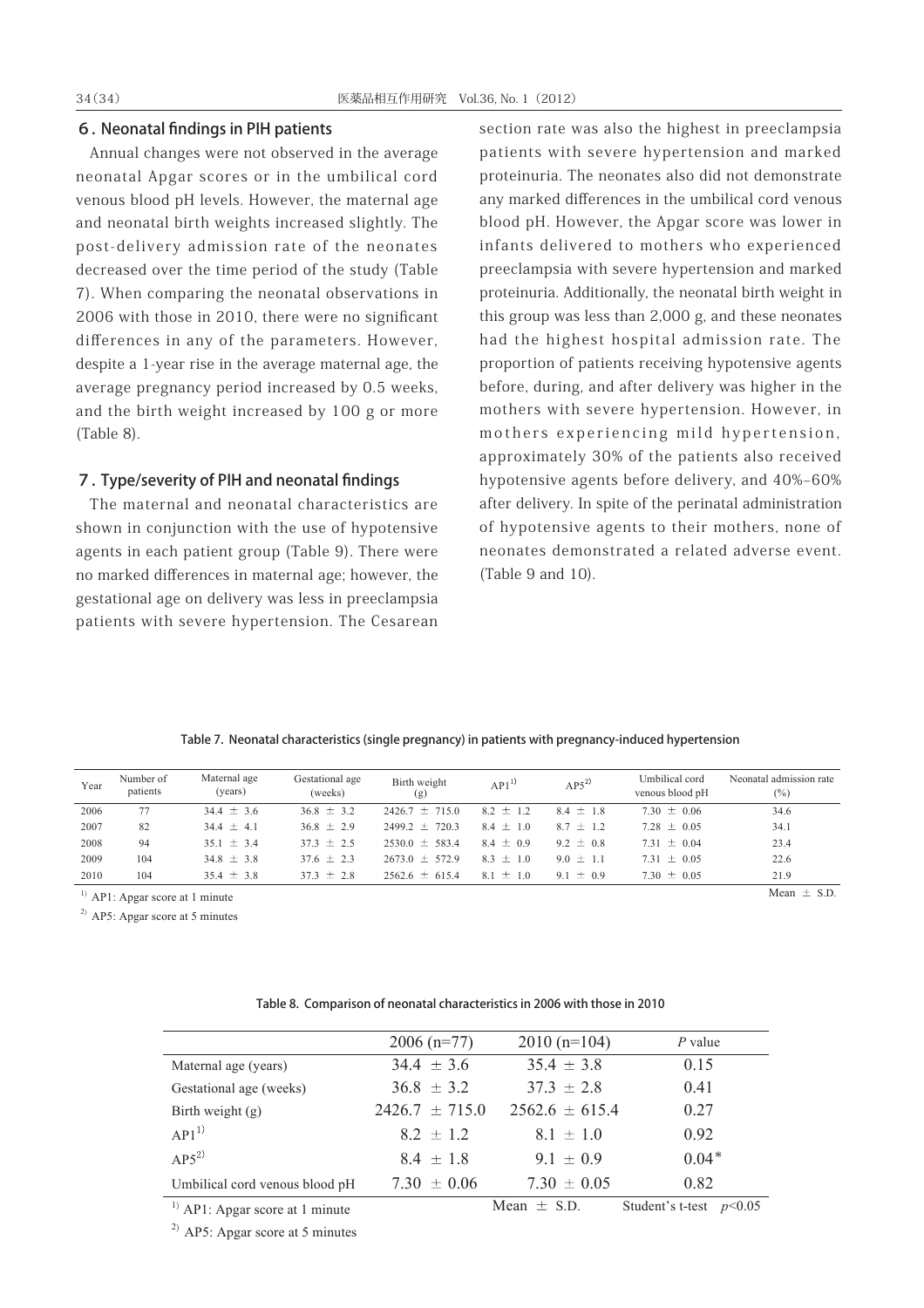### **Discussion**

This study served as survey of PIH, as a pregnancy-related disorder, between 2006 and 2010 at a major Japanese hospital. The PIH management guidelines indicate that "the continuation of pregnancy with drug administration prolongs the pregnancy period, and promotes fetal growth compared to positive delivery induction"2). The incidence of PIH in the total number of pregnancies during the 5-year study period was approximately 4%, and did not show any marked changes over time. However, the proportion of patients receiving hypotensive agents increased. This may reflect an increase in the number of severe PIH patients, as drug therapy is primarily selected for these patients. Despite an increase in the average maternal age over the study period, a prolongation of the pregnancy period, an increase in the birth weight, and a decrease in the neonatal admission rates were noted, suggesting that PIH control, including drug therapy, improved neonatal outcomes.

The results showed that labetalol hydrochloride and sustained-release nifedipine were the most commonly selected hypotensive agents. This is in spite of  $\alpha$ -methyldopa and hydralazine being the recommended first-choice agents in the 2009 PIH management guidelines, which were based on the results of a large-scale study<sup>3)</sup> and meta-analysis<sup>4</sup>). The dose of labetalol hydrochloride was 150-300 mg/day, and that of the nifedipine preparation was  $20-40$  mg/day. Before delivery, monotherapy with labetalol hydrochloride was administered in the highest proportion of patients, followed by combination therapy with labetalol hydrochloride and a nifedipine sustained-release preparation. After delivery, the number of patients receiving monotherapy with sustained-release nifedipine was larger. In patients requiring long-term control, a once daily nifedipine sustained-release preparation (Adalat® CR) was selected for an increasing number of patients. In addition, a long-lasting calcium antagonist, amlodipine besilate, and the angiotensin II receptor blockers (ARBs), candesartan and valsartan, were also employed. The increasing use of once daily calcium antagonists may have been the result of the publication of

|  | Table 9. Severity of pregnancy-induced hypertension and neonatal characteristics (2006–2010) |  |  |  |  |
|--|----------------------------------------------------------------------------------------------|--|--|--|--|
|--|----------------------------------------------------------------------------------------------|--|--|--|--|

| Disease type                       | Severity          |                    | Number          | Maternal age   | Gestational      | Cesarean               | Proportion of patients receiving<br>hypotensive agents $(\% )$ |                    |                   |                    |                  |               | Umbilical cord  | Neonatal                  |
|------------------------------------|-------------------|--------------------|-----------------|----------------|------------------|------------------------|----------------------------------------------------------------|--------------------|-------------------|--------------------|------------------|---------------|-----------------|---------------------------|
|                                    | Blood<br>pressure | Urinary<br>protein | -ot<br>episodes | (years)        | age (weeks)      | section<br>rate $(\%)$ | Before<br>delivery                                             | During<br>delivery | After<br>delivery | Birth weight (g)   | AP1 <sup>1</sup> | $AP5^{2}$     | venous blood pH | admission<br>rate $(\% )$ |
| Preeclampsia                       | Severe            | Severe             | 50              | $34.3 \pm 5.3$ | $33.6 \pm 4.3$   | 80.0                   | 74.0                                                           | 52.0               | 88.0              | $1765.2 \pm 828.1$ | $7.6 \pm 1.7$    | $9.0 \pm 0.6$ | $7.30 \pm 0.06$ | 64.0                      |
|                                    | Severe            | Mild               | 41              | $34.9 \pm 4.2$ | $35.6 \pm 4.2$   | 46.3                   | 48.8                                                           | 58.5               | 78.0              | $2232.3 \pm 875.4$ | 81<br>1.8<br>土   | $9.4 \pm 0.9$ | 7.29 $\pm$ 0.07 | 31.7                      |
|                                    | Mild              | Severe             | 6               | $32.8 \pm 2.9$ | 377<br>$\pm$ 1.4 | 50.0                   | 33.3                                                           | 16.7               | 66.7              | $2662.5 \pm 579.0$ | $8.8 \pm 0.4$    | $9.3 \pm 0.5$ | 7.34 $\pm$ 0.06 | 16.7                      |
|                                    | Mild              | Mild               | 55              | $34.6 \pm 4.6$ | 371<br>$\pm$ 3.7 | 45.5                   | 27.3                                                           | 23.6               | 45.5              | $24819 \pm 8641$   | $8.5 \pm 1.2$    | $8.8 \pm 2.6$ | $7.29 \pm 0.05$ | 30.9                      |
| Hypertension                       | Severe            | Absent             | 115             | $35.7 \pm 4.4$ | $37.6 \pm 3.0$   | 45.2                   | 49.6                                                           | 53.9               | 75.7              | $2626.2 \pm 691.8$ | 84<br>13<br>土    | $9.4 \pm 0.7$ | 7.30 $\pm$ 0.08 | 25.2                      |
| in pregnancy                       | Mild              | Absent             | 186             | $34.6 \pm 5.1$ | $38.5 \pm 2.5$   | 30.1                   | 36.6                                                           | 21.0               | 43.5              | $2849.1 \pm 605.6$ | $8.6 \pm 1.2$    | $9.4 \pm 1.3$ | $7.30 \pm 0.08$ | 14.5                      |
| $\mu$ AP1: Apgar score at 1 minute |                   | Mean $\pm$ S.D.    |                 |                |                  |                        |                                                                |                    |                   |                    |                  |               |                 |                           |

 $2)$  AP5: Apgar score at 5 minutes

#### Table 10. Comparison of neonatal characteristics from the severe blood pressure patients in 2006 with those in 2010

|                                            | $2006$ ( $n=36$ )  | $2010$ (n=49)      | $P$ value                     |
|--------------------------------------------|--------------------|--------------------|-------------------------------|
| Maternal age (years)                       | $34.4 \pm 5.1$     | $36.0 \pm 4.3$     | 0.16                          |
| Gestational age (weeks)                    | $353 + 45$         | $359 \pm 42$       | 0.56                          |
| Birth weight $(g)$                         | $2126.8 \pm 878.2$ | $2250.7 \pm 859.8$ | 0.51                          |
| $AP1^{1}$                                  | $78 \pm 22$        | $8.2 \pm 1.2$      | 0.41                          |
| $AP5^{2)}$                                 | $77 \pm 36$        | $93 \pm 09$        | $0.03*$                       |
| Umbilical cord venous blood pH             | $7.271 \pm 0.125$  | $7.308 \pm 0.050$  | 0.16                          |
| <sup>1)</sup> AP1: Apgar score at 1 minute | Mean $\pm$ S.D.    |                    | Student's t-test $*_{p<0.05}$ |

 $^{2)}$  AP5: Apgar score at 5 minutes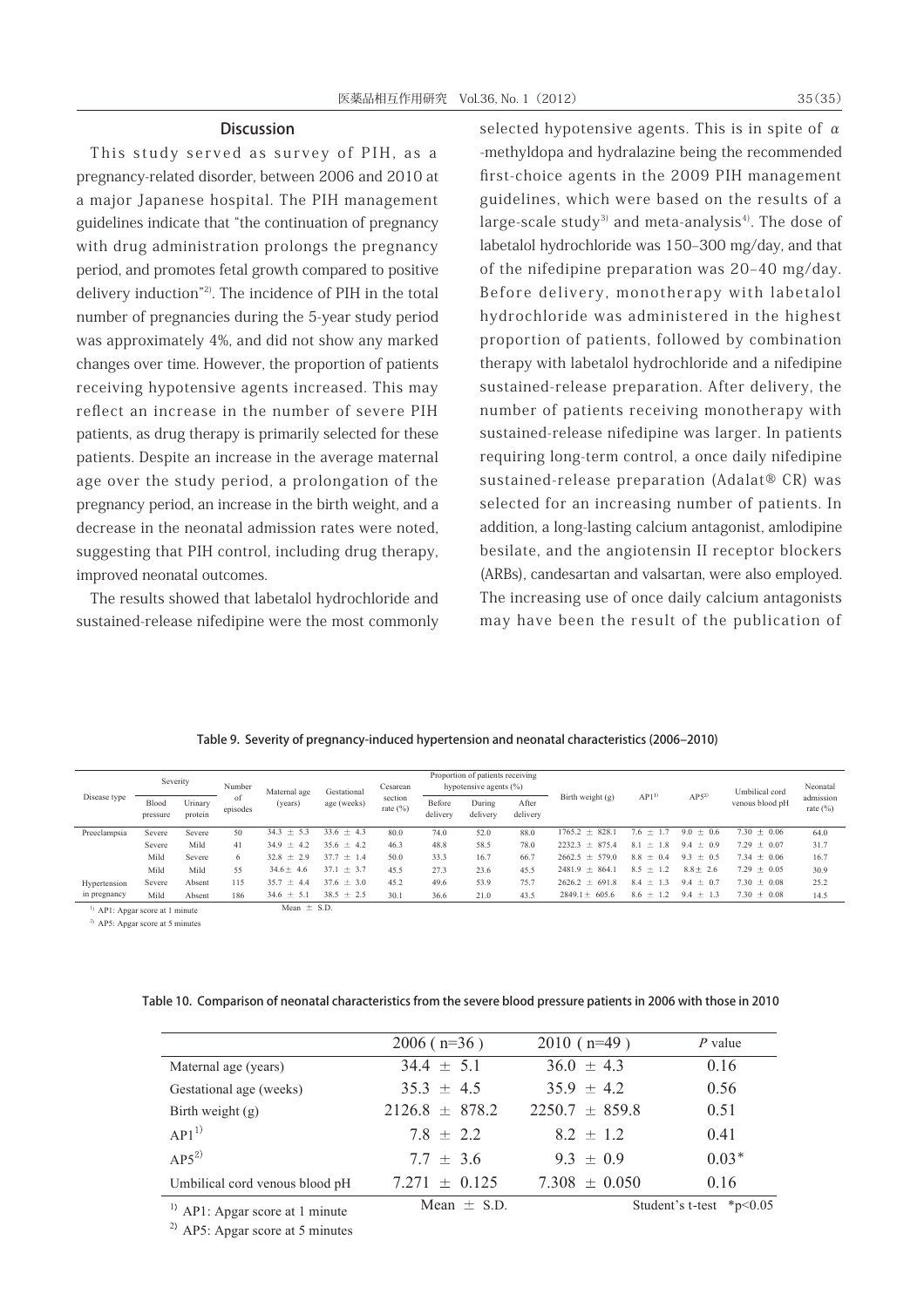Guidelines for Hypertension Treatment<sup>5)</sup>. The relatively low-level use of ARBs may be the result of their being contraindicated due to fetal toxicity caused by a decrease in the amniotic fluid volume in the second to third pregnancy trimesters.

The hypotensive agents used in this study did not have any serious side effects in the mothers, and no side effects were reported in the neonates. However, the primary maternal side effects included labetalol hydrochloride-related dizziness and nifedipine-related headaches and dizziness; the headaches were difficult to distinguish from those related to blood-pressure increases.

This survey revealed that, over the 5-year period, the gestational period in mothers with preeclampsia was less in those with severe hypertension in pregnancy, and the rate of Cesarean sections was also higher than that in the overall study population. The birth weight of neonates delivered to mothers with preeclampsia was also lower. These results were similar to those of a previous study $6$ <sup>that</sup> found that the prognoses for women and neonates were less favorable when the mother exhibited hypertension with proteinuria than when hypertension, alone, was observed. Similarly, the current study demonstrated that the neonatal admission rate was the highest in preeclampsia patients with severe hypertension. The major reasons for neonatal admission included low birth weight (most neonates), meconium aspiration syndrome, apparent neonatal death, and heart disease. The proportions of patients receiving hypotensive agents before, during, and after delivery were also higher in the severe hypertension group. However, in the mild hypertension group, a substantial proportion of patients also received hypotensive agents. It was shown that, even when hypertension was mild, hypotensive agents were administered to prevent blood pressure changes and eclampsia during pregnancy, during delivery, and after delivery.

During the survey period, there were 4 episodes of eclampsia. In addition to blood pressure rises during pregnancy, an increase in the cerebral pressure, related to birth pains during delivery, and changes in circulatory kinetics after Cesarean section may induce eclampsia attacks. To prevent eclampsia attacks, blood pressure control is important. However, the importance of restricting straining during transvaginal delivery and control of circulatory kinetics after Cesarean section

should also be emphasized.

In some patients with PIH, kidney hypofunction has been observed<sup>7)</sup>; caution is needed when administering agents where the primary route of clearance is through the kidney. When urinary protein is present, the blood albumin level decreases slightly. Therefore, the plasma level of an agent that is highly protein bound may increase, resulting in an increased level of the compound being bio-available. The protein binding rate of labetalol hydrochloride is 50%, and this agent is excreted in the kidney; therefore, monitoring kidney function is important. Furthermore, the protein binding rate of nifedipine ranges from 92%-98%, also suggesting that caution is needed when there is a decrease in the blood albumin level. Nifedipine, however, is almost completely metabolized in the liver; only a trace of the original compound is excreted in the kidney. Both agents may deteriorate kidney function via a decrease in the renal reflux pressure related to a fall in blood pressure. Liver dysfunction must be  $considered<sup>8)</sup>$ .

During the survey period, the package inserts of both labetalol hydrochloride and the nifedipine preparations indicated that these agents were contraindicated for use in pregnant women. However, this contraindication was removed in June 2011, after the conclusion of this study. As a result, the 2 agents will likely be administered to an increasing number of patients. As the 2 agents were previously contraindicated for pregnant women, information on their use in pregnant and lactating women has been minimal. Therefore, to ensure the safety of these drugs during pregnancy and lactation, additional data should be collected. The current 5-year survey involved only a single hospital. However, the results suggest that the control of PIH, including its management using drug therapy, is useful.

## **Disclosure**

This study was an unsponsored epidemiological investigation.

#### References

- 1)Vital and Health Statistics Division, Statistics and Information Department, Minister's Secretariat, Ministry of Health, Labour and Welfare, Overview report of vital statistics in 2010.
- 2)Guidelines for the Management of Pregnancy-Induced Hypertension (PIH), Edited by